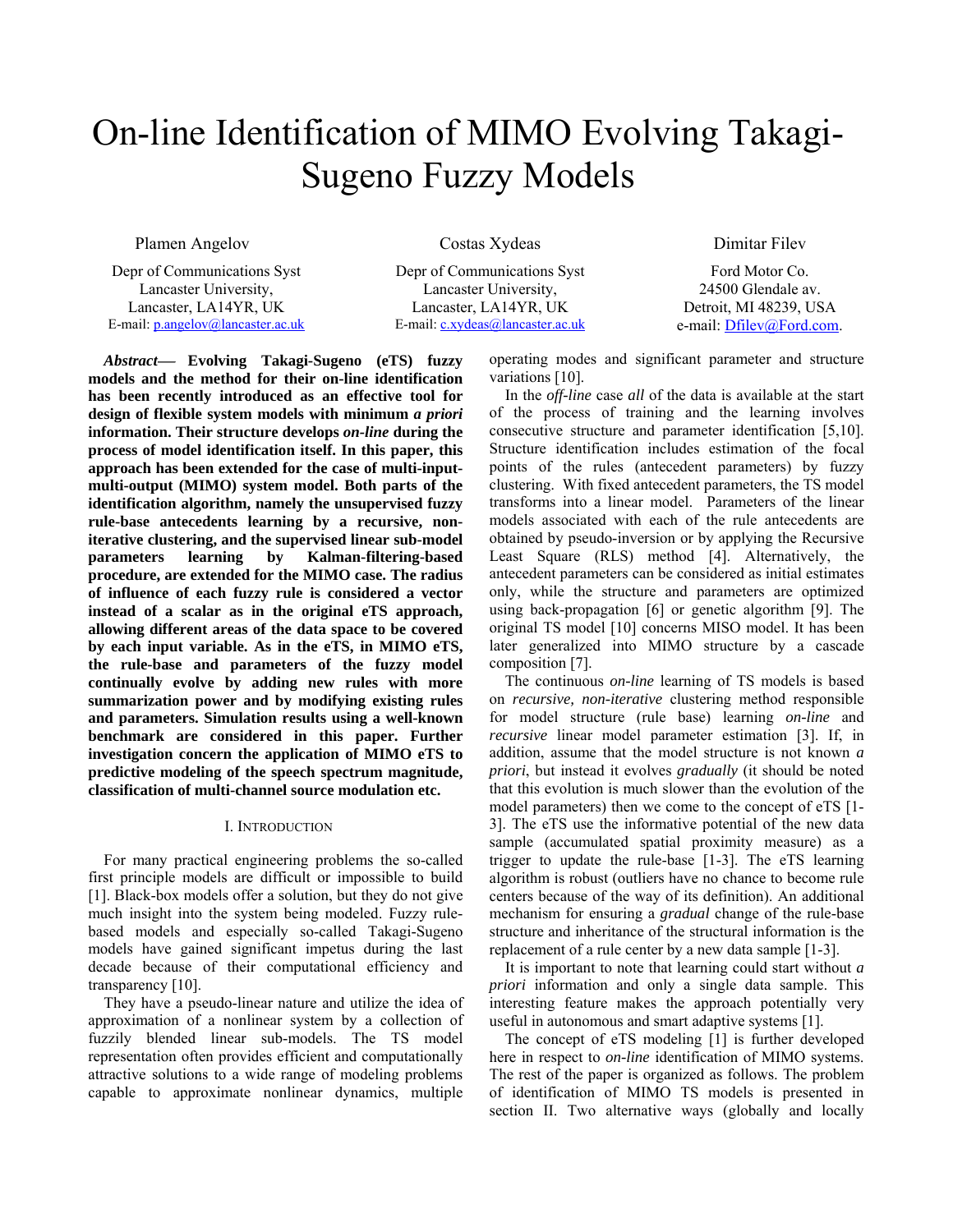optimal) of calculation of the consequent parameters are presented. A new vector definition of the radii of influence of the fuzzy sets is introduced. The approach for *on-line*  learning MIMO eTS models is represented in section III. Section IV studies simulation results. Concluding remarks are given in section V.

## II. IDENTIFICATION OF MIMO TS FUZZY MODEL

Sugeno and coworkers [10] have introduced the first systematic method for identification of fuzzy models. It concerns a special group of rule-based models with fuzzy antecedents and functional consequent, called briefly TS models that follow from the Takagi-Sugeno-Kang reasoning method:

$$
\mathcal{R}^i: \text{ IF } (x_l \text{ is } \aleph_1^i) \text{ AND } \dots \text{ AND } (x_n \text{ is } \aleph_n^i)
$$
  
THEN  $(y^i = x_e^T \pi^i)$   $i=1,2,...,R$  (1)

where  $\mathcal{H}$  denotes the  $i^{th}$  fuzzy rule; *R* is the number of fuzzy rules;  $x_i^T$  is the extended input vector,  $x_e^T = [1, x^T]$ , which is formed by appending the input vector  $x = [x_1, x_2, ..., x_n]^T$  with 1 (allowing a free parameter);  $N_j^i$  denotes the antecedent fuzzy sets,  $j=1,2,...,n$ ;  $y^i$  is the output of the *i th* linear subsystem;  $\pi^i = [a_0^i, a_1^i, ..., a_n^i]^T$  are its parameters.

In this paper, we consider a MIMO extension of the TS model, were the output is multidimensional. This results in the set of equations similar to (1) with the important difference in the variable definition, namely  $y^i$  now denotes the multidimensional **vector** output of the  $i^{th}$  linear subsystem,  $y^i = [y_1^i, y_2^i, ..., y_m^i]$  $y^{i} = [y_{1}^{i}, y_{2}^{i}, ..., y_{m}^{i}]$ ;

$$
\pi^{i} = \begin{bmatrix} a_{01}^{i} & a_{02}^{i} & \dots & a_{0m}^{i} \\ a_{11}^{i} & a_{12}^{i} & \dots & a_{1m}^{i} \\ \dots & \dots & \dots & \dots \\ a_{n1}^{i} & a_{n2}^{i} & \dots & a_{nm}^{i} \end{bmatrix}
$$
 are its parameters.

At the heart of the TS method for fuzzy modeling is the segmentation of the data space into fuzzily defined regions. The fuzzy regions are parameterized and each region is associated with a linear sub-system. As a result, the nonlinear system forms a collection of loosely (fuzzily) coupled (blended) multiple linear models. The degree of firing of each rule is proportional to the level of contribution of the corresponding linear model to the overall output of the TS model. Without loss of generality we use Gaussian antecedent fuzzy sets, which ensures greatest possible generalization of the description:

$$
\mu^{i}(x) = e^{-4\left\|\frac{x - x^{i^{*}}}{r}\right\|^{2}}; i = 1, 2, ..., R
$$
 (2)

where  $r$  is a positive constant, which defines the radius of the antecedent and the zone of influence of the *i th* model;  $x^{i*}$  is the focal point of the  $i^{th}$  rule antecedent.

The radius  $r$  is one of the few parameters of the algorithm, which needs to be pre-defined. Its value is an important leverage for a trade-off between the model complexity and precision [8]. As a general guidance, too large values of *r* lead to averaging, too small - to overfitting. A value of  $r$  in the range of  $[0.3; 0.5]$  has been recommended [1-3,8]. Since the parameters of the linear models are boundless, there is no need for normalization of the inputs. However, when the values of inputs differ significantly a vector representation of the radius gives more flexibility and can compensate the weights of the projections of the distance between a data point and a rule center on different inputs:

$$
r = [r_1, r_2, \dots, r_n]^T
$$
\n<sup>(3)</sup>

The vector of radii can be expressed as a proportion of the expected range of each variable:

$$
r = \overline{r(x - x)}
$$
 (3a)

where  $\overline{x} = [\overline{x_1}, \overline{x_2}, \dots, \overline{x_n}]^T$  is the vector of expected maximums of the inputs;  $\underline{x} = [\underline{x}_1, \underline{x}_2, ..., \underline{x}_n]^T$  is the vector of expected minimums of the inputs; the recommended value for *r*is [0.3; 0.5].

It should be noted that in *on-line* mode one could only expect the range of each of the inputs, but the precise values of *x*and *x* are not critically important as they are compensated to some extend by the value of  $r$ , and ultimately by the boundless consequent parameters.

In this paper we use different radii for each of the input variables:

$$
\mu^{i}(x) = e^{-4\sum_{j=1}^{n} \frac{(x_j - x_j^{i*})^2}{r_j^2}}
$$
 (2a)

The TS model output is calculated by weighted averaging of individual rules' contributions:

$$
y = \sum_{i=1}^{R} \lambda^{i}(x) y^{i} = \sum_{i=1}^{R} \lambda^{i}(x) x_{e}^{T} \pi^{i}
$$
 (4)

where  $\sum_{j=1}$  $=\frac{\mu}{\sum_{i=1}^{R}a_{i}}$ *j*  $\mu^{i}$ *x*  $f(x) = \frac{\mu^{i}(x)}{n}$ 1  $(x)$  $(x) = \frac{\mu^{i}(x)}{h}$  $\mu$  $\lambda^{i}(x) = \frac{\mu^{i}(x)}{i}$  is the normalized firing level

of the  $i^{th}$  rule;

It can be represented in a vector form as:

$$
y = \psi^T \theta \tag{4a}
$$

where  $\theta = [ (\pi^1)^T, (\pi^2)^T, ..., (\pi^R)^T ]^T$  is a vector composed of the linear model parameters;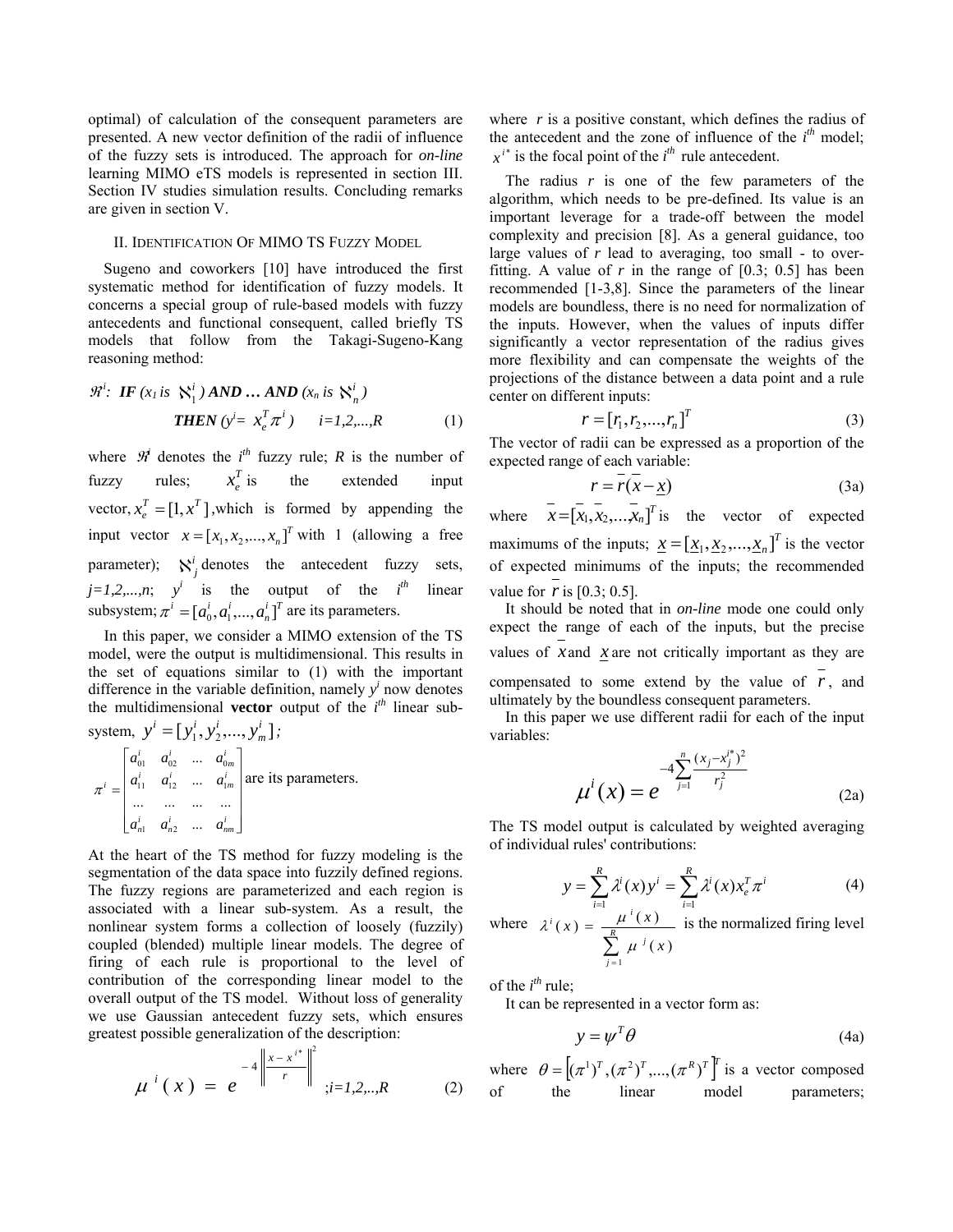$T \mathbf{1}$ *e T R e*  $\psi = [\lambda^1 x_e^T, \lambda^2 x_e^T, ..., \lambda^R x_e^T]^T$  is a vector of the inputs that are weighted by the normalized firing levels of the rules.

For a given set of input-output data ( $x_k^T$ ,  $y_k$ ),  $k = [1, TD]$ , *TD* is the number of training data samples (in *off-line* mode they are fixed) and fixed antecedent parameters the vector of sub-model parameters  $\theta$  should minimize the following objective function:

$$
\boldsymbol{J}_G = \sum_{k=1}^{TD} \left( \boldsymbol{y}_k - \boldsymbol{\psi}_k^T \boldsymbol{\theta} \right)^2 \tag{5}
$$

The optimal solution can be estimated by the RLS algorithm called also the Kalman filter [4,10]. The objective function (5) is **globally** optimal, but this does not guarantee locally adequate behavior of the sub-models that form the TS model [3,11]. Locally meaningful sub-models could be found using the locally weighted objective function [3]:

$$
J_L = \sum_{i=1}^{R} \left( Y - X^T \pi_i \right)^T \Lambda_i \left( Y - X^T \pi_i \right) \tag{6}
$$

A set of solutions to individual cost functions  $J_{Li}$  associated with *each* rule can be recursively calculated through the weighted RLS (wRLS) algorithm [3].

#### III. *ON-LINE* LEARNING OF MIMO **E**TS MODELS

In *on-line* mode, the training data are collected continuously, rather than being a fixed set. *On-line* learning of eTS models includes *recursive* clustering under assumption of a *gradual* change of the rule-base and wRLS method [3].

The *on-line* clustering procedure starts (**stage 1**) with the first data point established as the focal point of the first cluster  $(i=1)$ . Its coordinates are used to form the antecedent part of the fuzzy rule (1) using for example Gaussian membership functions (2). Its potential, P is assumed equal to 1.

$$
k=1; R=1; x^*:=x_k; P_1(z^*)=1; \theta_1=\pi_1=0; C_1=\Omega
$$
 (7)

where  $z^{1*}$  is the first cluster center;  $x^{1*}$  is focal point of the first rule being a projection of  $z^{1*}$  on the axis x.

Starting from the next data point  $(k:=k+1)$  onwards (**stage 2** in a loop) the potential of the new data points ( $z_k$ ) is calculated *recursively*. As a measure of the potential, we use a Cauchy type function of first order:

$$
P_k(z_k) = \frac{1}{1 + \frac{1}{(k-1)} \sum_{i=1}^{k-1} \sum_{j=1}^{n+m} (d_{ik}^j)^2}; k = 2,3,... \quad (8)
$$

where  $P_k(z_k)$  denotes the potential of the data point  $(z_k)$ calculated at time *k*;  $d_{ik}^{j} = z_i^{j} - z_k^{j}$ , denotes projection of the distance between two data points ( $z_i^j$  and  $z_k^j$ ) on the axis  $z^j$  ( $x^j$  for  $j=1,2,...,n$  and on the axis *y* for  $j=n+m$ ).

It should be noted that since we consider MIMO system each data sample is *(n+m)* dimensional.

Potential of the *new* data sample is *recursively* calculated at **stage 3** in the same loop as follows:

$$
P_k(z_k) = \frac{k-1}{(k-1)(\mathcal{G}_k + 1) + \sigma_k - 2v_k} \tag{9}
$$

where 
$$
Q = \sum_{j=1}^{n+m} (\zeta_k^j)^2
$$
;  $Q = \sum_{l=1}^{k+1} \sum_{j=1}^{n+m} (\zeta_k^j)^2$ ;  $V_k = \sum_{j=1}^{n+m} \zeta_k^j$ ,  $\hat{Q} = \sum_{l=1}^{k+1} \zeta_l^j$ .

Parameters  $\mathcal{G}_k$  and  $V_k$  in (9) are calculated from the current data point  $z_k$ , while  $\beta_k^j$  and  $\sigma_k$  are recursively updated as follows:

$$
\sigma_k = \sigma_{k-1} + \sum_{j=1}^{n+m} (z_{k+1}^j)^2; \beta_k^j = \beta_{k-1}^j + z_{k+1}^j.
$$

After the *new* data are available in *on-line* mode, they influence the potentials of the centers of the clusters  $(z^{l*}, z^l)$  $l=1,2,...,R$ , which are respective to the focal points of the existing rules  $(x^{l*}, l=1,2,...,R)$ . The reason is that by definition the potential depends on the distance to *all* data points, including the new ones (the sum in the denominator by *i* in (8) has an increasing number of components).

At **stage 4** in the same loop the potentials of the focal points of the existing clusters are updated *recursively*:

$$
P_{k}(z^{l^{*}}) = \frac{(k-1)P_{k-1}(z^{l^{*}})}{k-2+P_{k-1}(z^{l^{*}})+P_{k-1}(z^{l^{*}})\sum_{j=1}^{n+m}(d_{k(k-1)}^{j})^{2}}
$$
(10)

where  $P_k(z^{l*})$  is the potential of the  $l^{-th}$  cluster  $z^{l*}$ , which is a prototype of the  $l^{th}$  rule at time  $k$ .

At **stage 5** in the loop the potential of the *new* data point is compared to the updated potential of the centers of the existing clusters and a decision whether to modify or upgrade the rule-base is taken. The evolution of the rule-base is driven by the following two basic principles:

## Principle 1 (REPLACE):

**IF** the potential of the new data point  $(z_k)$  is higher than the potential of the existing rule centers:

$$
P_k(z_k) > \max_{i=1}^R P_k(z^{i^*})
$$
 (11)

**AND**  $z_k$  is close to an existing rule center given by:

$$
\frac{P_k(z_k)}{\max_{i=1}^R (z_i^{i^*})} - \frac{\delta_{\min}}{\|r\|} > 1
$$
 (12)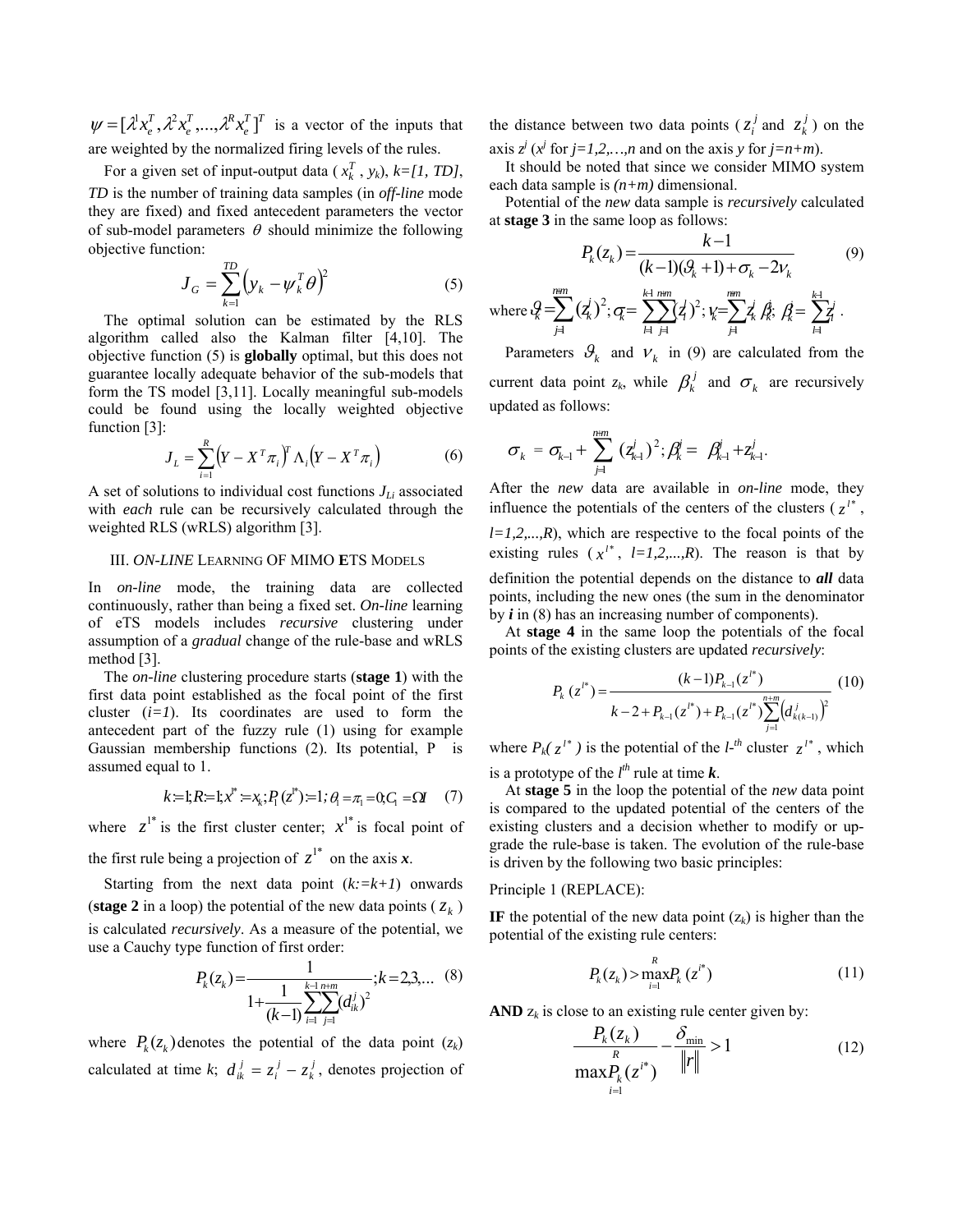where  $\delta_{\min} = \min_{i=1}^{n} |z_k - z^{i^*}|$  $\delta_{\min} = \min_{i=1}^{R} ||z_k - z^{i*}||$  denotes the distance from the new data point to the closest of the existing rule centers;

 $=\sqrt{\frac{1}{n}\sum_{i=1}^{n}}$  $\sum_{i=1}^{n}$ *n r* 1  $\frac{1}{2} \sum_{r=1}^{n} r^2$  is the norm of the radii.

**THEN** the new data point  $(z_k)$  **replaces this center** (let us suppose that it has index *j*):

$$
x^{j^*} := x_k \; ; \; P_k(z^{j^*}) = P_k(z_k) \tag{13}
$$

Principle 2 (ADD):

## **IF** only (11) is satisfied but not (12)

**THEN** the new data point is **added** to the rule-base as a new center and a new rule is formed with a focal point based on the projection of this center on the axis *x*  $(R:=R+1; x^{R^*} = x_k).$ 

$$
R := R + I; x^{R^*} = x_k; P_k(z^{R^*}) = P_k(z_k)
$$
 (14)

In eTS the rule-base *gradually evolves* [1-3]. Therefore the normalized firing strengths of the rules  $(\lambda^i)$  change, which affects *all* the data (including the data collected before time of the change). Therefore, the straightforward application of the RLS or wRLS is not correct [3]. A resetting of the covariance matrices and parameters initialization of the RLS is made at each time a new  $(R+1)^{th}$ rule is added to the rule base estimating them as a weighted average of the respective covariance and parameters of the remaining *R* rules [3].

In case when the globally optimal objective function is minimized (5) the following RLS procedure is applied (**stage 6** in the loop):  $\wedge$   $\wedge$ 

$$
\hat{\theta}_k = \hat{\theta}_{k-1} + C_k \psi_{k-1} (y_k - \psi_{k-1}^T \hat{\theta}_{k-1}) \quad k = 2, 3, \dots (15)
$$

$$
C_{k} = C_{k-1} - \frac{C_{k-1} \psi_{k-1} \psi_{k-1}^{T} C_{k-1}}{1 + \psi_{k-1}^{T} C_{k-1} \psi_{k-1}}
$$
(16)

where 
$$
\hat{\theta}_1 = \left[ (\hat{\pi}^1)^T, (\hat{\pi}^2)^T, ..., (\hat{\pi}^R)^T \right]^T = 0
$$
;  $C_1 = \Omega I$ .

When a new rule is added (ADD) to the rule-base, the RLS is reset in the following way [3]:

i) Parameters *of the new rule* are determined by the weighted average of the parameters of the other rules. The weights are the normalized firing levels of the existing rules  $\lambda^i$ . Parameters of the other rules are *inherited* from the previous step [3]:

$$
\hat{\theta}_k = \left[ (\hat{\pi}_{k-1}^j)^T, (\hat{\pi}_{k-1}^2)^T, \dots, (\hat{\pi}_{k-1}^R)^T, (\hat{\pi}_{k-1}^{R+1})^T \right]^T \quad (17)
$$

where 
$$
\overline{\pi}_k^{\wedge R+1} = \sum_{i=1}^R \overline{\chi}^i \overline{\pi}_{k-1}
$$
 (18)

ii) Co- variance matrices are reset as:

$$
C_{k} = \begin{bmatrix} \rho_{\mathfrak{N}_{1}} & \cdots & \rho_{\mathfrak{N}_{R(n+1)}} & 0 & \cdots & 0 \\ \cdots & \cdots & \cdots & \cdots & \cdots & \cdots \\ \rho_{\mathfrak{N}_{R(n+1)1}} & \cdots & \rho_{\mathfrak{N}_{R(n+1)R(n+1)}} & 0 & \cdots & 0 \\ 0 & 0 & 0 & \Omega & \cdots & 0 \\ \cdots & \cdots & \cdots & \cdots & \cdots & \cdots & 0 \\ 0 & 0 & 0 & 0 & \cdots & \Omega \end{bmatrix} (19)
$$

where  $\zeta_{ij}$ ,  $i=1,2,...,R(n+1)$ ;  $j=1,2,...,R(n+1)$  is an element of the covariance matrix;  $\rho = \frac{R^2 + 1}{R^2}$ *R*  $\rho = \frac{R^2 + 1}{R^2}$  [3].

When a rule is replaced (REPLACE) with another one the covariance matrices are inherited from the previous time step.

Finally, in the same loop at **stage 7** having the estimated parameters of the linear sub-models we can predict the next value of the outputs in *on-line*:

$$
\hat{y}_{k+1} = \psi_k^T \hat{\theta}_k \quad k=2,3,... \tag{20}
$$

In case the locally optimal objective function (8) is minimized, the local parameter estimation is based on wRLS (**stage 6** in the loop):

$$
\hat{\pi}_{k}^{j} = \hat{\pi}_{k-1}^{j} + c_{k}^{j} x_{ek} \tilde{\mathcal{X}}(x_{k-1})(y_{k} - x_{ek}^{T} \hat{\pi}_{k-1}^{j}) k = 2,3...
$$
 (21)

$$
c_k^i = c_{k-1}^i - \frac{\lambda^i (x_{k-1}) c_{k-1}^i x_{ek-1} x_{ek-1}^i c_{k-1}^i}{1 + \lambda^i (x_{k-1}) x_{ek-1}^i c_{k-1}^i x_{ek-1}^i}
$$
(22)

with initial conditions  $\overline{\pi}_1^i = 0$ ;  $c_1^i = \Omega I$ ; *i*=1,2,...,R

In this case, the covariance matrices are separate for each rule and have smaller dimensions  $(c_k^i \in \mathbb{R}^{(n+i)(n+i)}; i = 1,2,...,R)$ . Parameters of the newly added rule (when ADD is activated) are determined as weighted average of the parameters of the rest *R* rules by (18). Parameters of the other *R* rules are inherited  $(\pi_k^i := \pi_{k-1}^i; i = 1,2,..., R)$ . When a rule is replaced by another rule (when REPLACE is activated) then parameters of all rules are inherited  $(\pi_k^i := \pi_{k-1}^i; i = 1, 2, ..., R)$ . The covariance matrix of the newly added rule (ADD) is initialized by:

$$
c_k^{R+1} = \Omega I \tag{23}
$$

The covariance matrices of the rest *R* rules are inherited  $(c_k^i := c_{k-1}^i; i = 1,2,..., R).$ 

The *recursive* procedure for *on-line* learning of MIMO eTS models includes the following stages:

- Stage 1: Initialization of the rule-base structure.
- Stage 2: Reading the *next* data sample.
- Stage 3: **Recursive** calculation of the potential of each new data sample.
- Stage 4: **Recursive** up-date of the potentials of existing centers.
- Stage 5: Comparison of the potentials of the new data sample and the existing centers. Evolution of the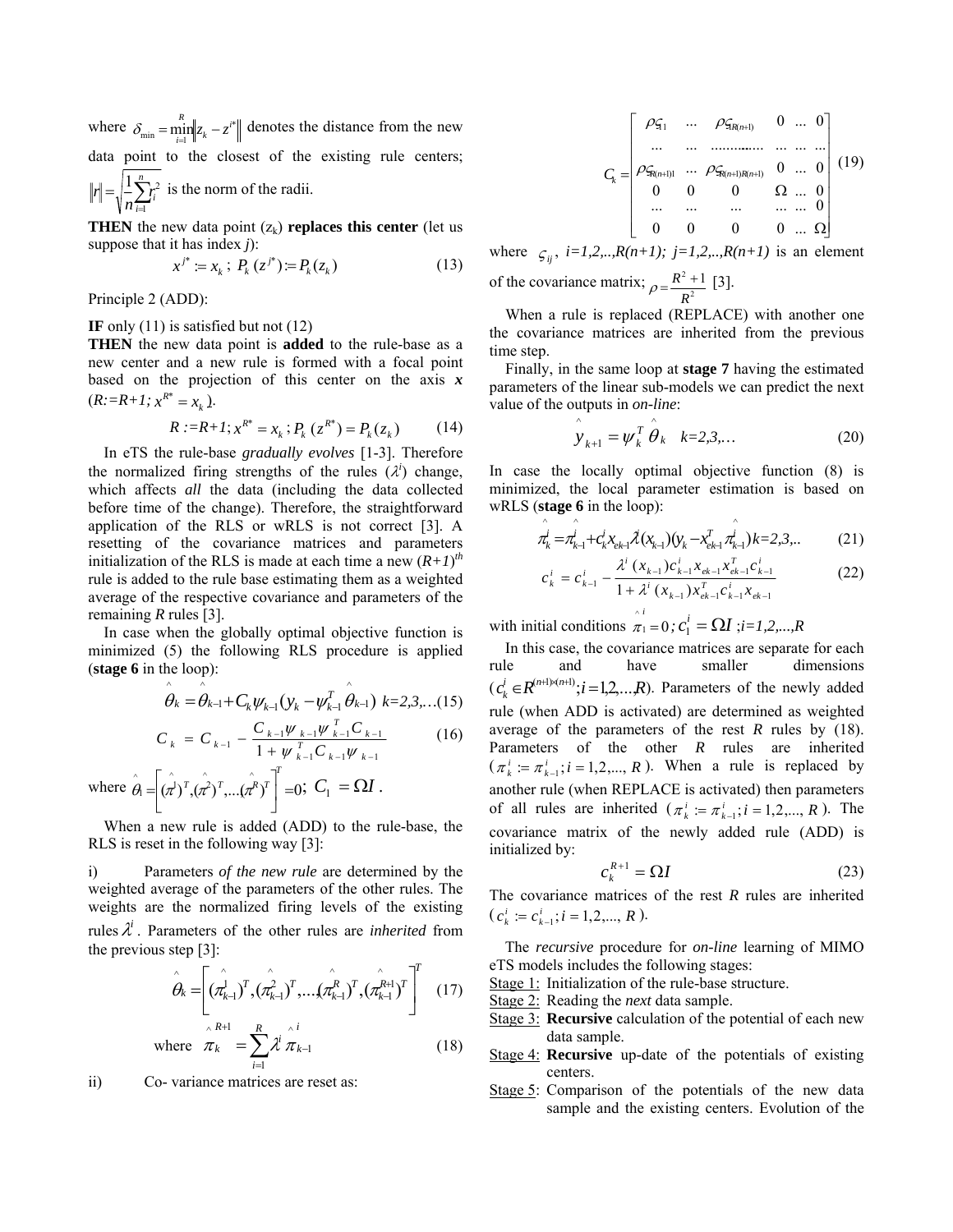rule-base structure based on the closeness of the new data point to the existing focal points.

- Stage 6: **Recursive** calculation of the consequent parameters.
- Stage 7: Prediction of the outputs for the next time step using the MIMO eTS model.



Fig. 1 Flow chart of the algorithm of eTS learning

#### IV. EXPERIMENTAL RESULTS

The proposed approach has been tested on a benchmark problem: prediction of the Mackey-Glass chaotic time series, which is generated from the differential delay equation defined by [2,3,5]:

$$
v(t) = \frac{0.2v(t-17)}{1+v^{10}(t-17)} - 0.1v(t); \ v(0)=1.2
$$

The aim is using the past values of  $\nu$  to predict future values of *v*. The value of the signal 6, 12 and 85 steps ahead  $y=[v(t+6), v(t+12), v(t+85)]$  is predicted based on the values of the signal at the current moment, 6,12, and 18 steps back:  $x = [v(t-18), v(t-12), v(t-6), v(t)]^T$ . The only parameters pre-specified in the algorithm are  $r = 0.4$  (the same is used in both [3] and [8]) and  $\Omega = 10^9$ .

The training set consists of the first 300 data samples only and the validation set consists of the next 500 data samples. It should be noted that the learning mechanism is **not** active for the validation unlike [8]. During validation the rule set consists of the 11 rules generated in the training phase from scratch based on the data only and no *a priori* information. Moreover, the parameters of the linear submodels (consequent) are also fixed (the Kalman filters are not active). The non-dimensional error index defined as the ratio of the root mean square error over the standard deviation of the target data is used to evaluate the model performance in both training and validation phase (NDEIt, RMSEt; NDEIv, NDEIv).

The results (Table 1, Figures 2 and 3) illustrate that the MIMO eTS can efficiently predict a vector of outputs (in this case the value of the chaotic signal 6, 12, and 85 steps ahead simultaneously) using a transparent fuzzy rule-based model.

TABLE 1 PREDICTION ERROR AND NUMBER OF RULES (MIMO ETS - FIRST 3 ROWS; ETS [3] - NEXT ROW (SAME - SCENARIO C [8]; DIFFERENT SCENARIA OF ETS [8] REMAINING 4 ROWS)

| Error           | <b>RMSEt</b> | <b>NDEIt</b> | <b>RMSE<sub>v</sub></b> | <b>NDEIv</b> | R  |
|-----------------|--------------|--------------|-------------------------|--------------|----|
| $y_1 = v(t+6)$  | 0.0771       | 0.3428       | 0.0726                  | 0.3203       | 11 |
| $y_1 = v(t+12)$ | 0.0925       | 0.4114       | 0.0893                  | 0.3941       | 11 |
| $y_1 = v(t+85)$ | 0.1015       | 0.4479       | 0.1039                  | 0.4547       | 11 |
| $[3]/[8]$ ,C    | 0.0855       | 0.3775       | 0.0867                  | 0.3827       | 19 |
| $[8]$ , D       | 0.0962       | 0.4250       | 0.0939                  | 0.4146       | 6  |
| $[8]$ , E       | 0.0827       | 0.3654       | 0.0802                  | 0.3542       | 15 |
| $[8]$ , F       | 0.0726       | 0.3208       | 0.0721                  | 0.3183       | 17 |
| [8]. G          | 0.0865       | 0.3820       | 0.0848                  | 0.3744       | 11 |



Fig. 2 MIMO eTS model training in prediction 6, 12, and 85 steps ahead. Mackey Glass chaotic time series - dots; MIMO eTS output 1 - solid line on the top plot; output 2 - dashed line on the middle plot; output 3 - dotted line on the bottom plot.